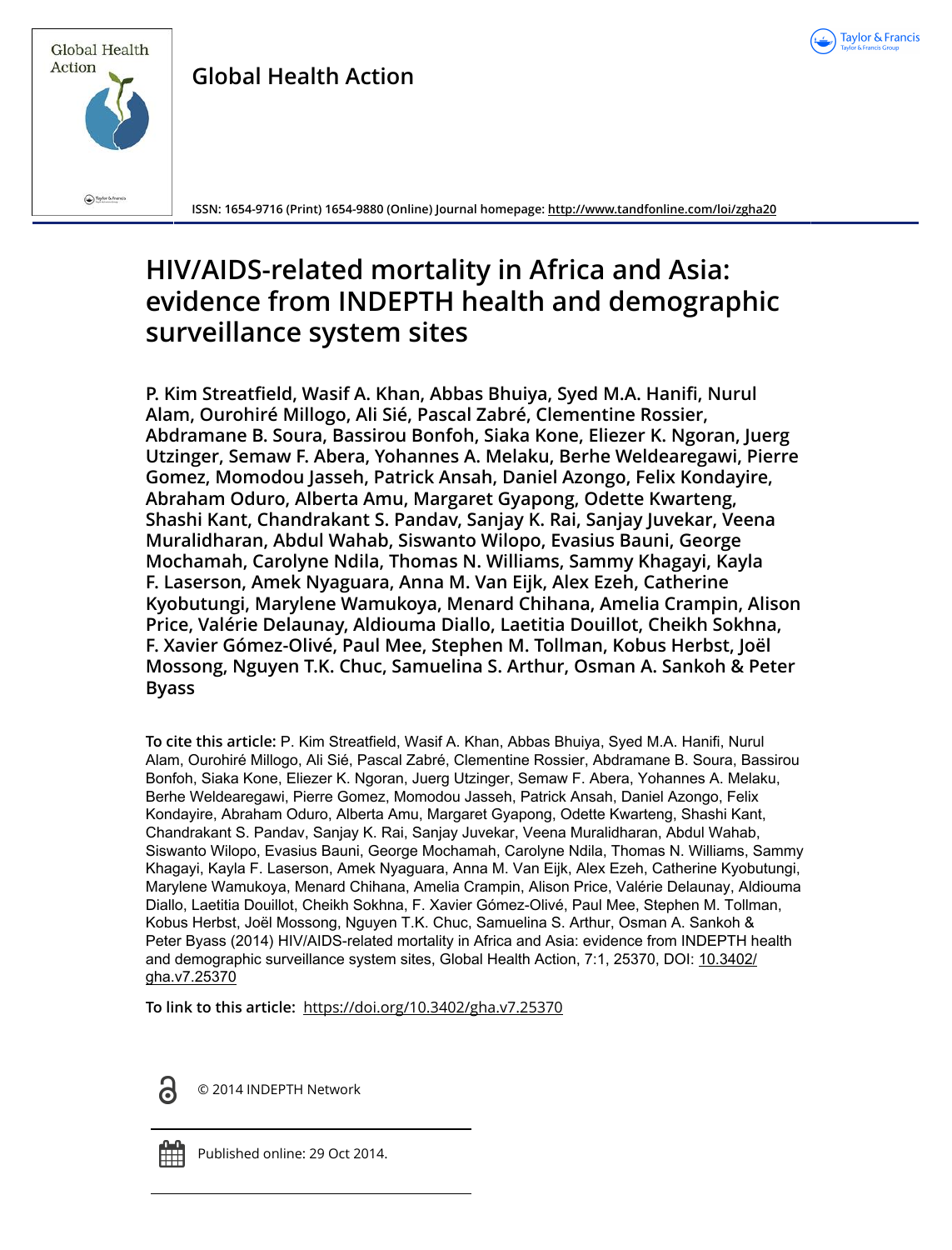

**III** Article views: 136



 $\overrightarrow{Q}$  [View related articles](http://www.tandfonline.com/doi/mlt/10.3402/gha.v7.25370)  $\overrightarrow{C}$ 



 $\bigcup_{\text{CrossMark}}$  [View Crossmark data](http://crossmark.crossref.org/dialog/?doi=10.3402/gha.v7.25370&domain=pdf&date_stamp=2014-10-29)  $\mathbb{Z}$ 

 $\mathbb{C}$  [Citing articles: 1 View citing articles](http://www.tandfonline.com/doi/citedby/10.3402/gha.v7.25370#tabModule)  $\mathbb{C}$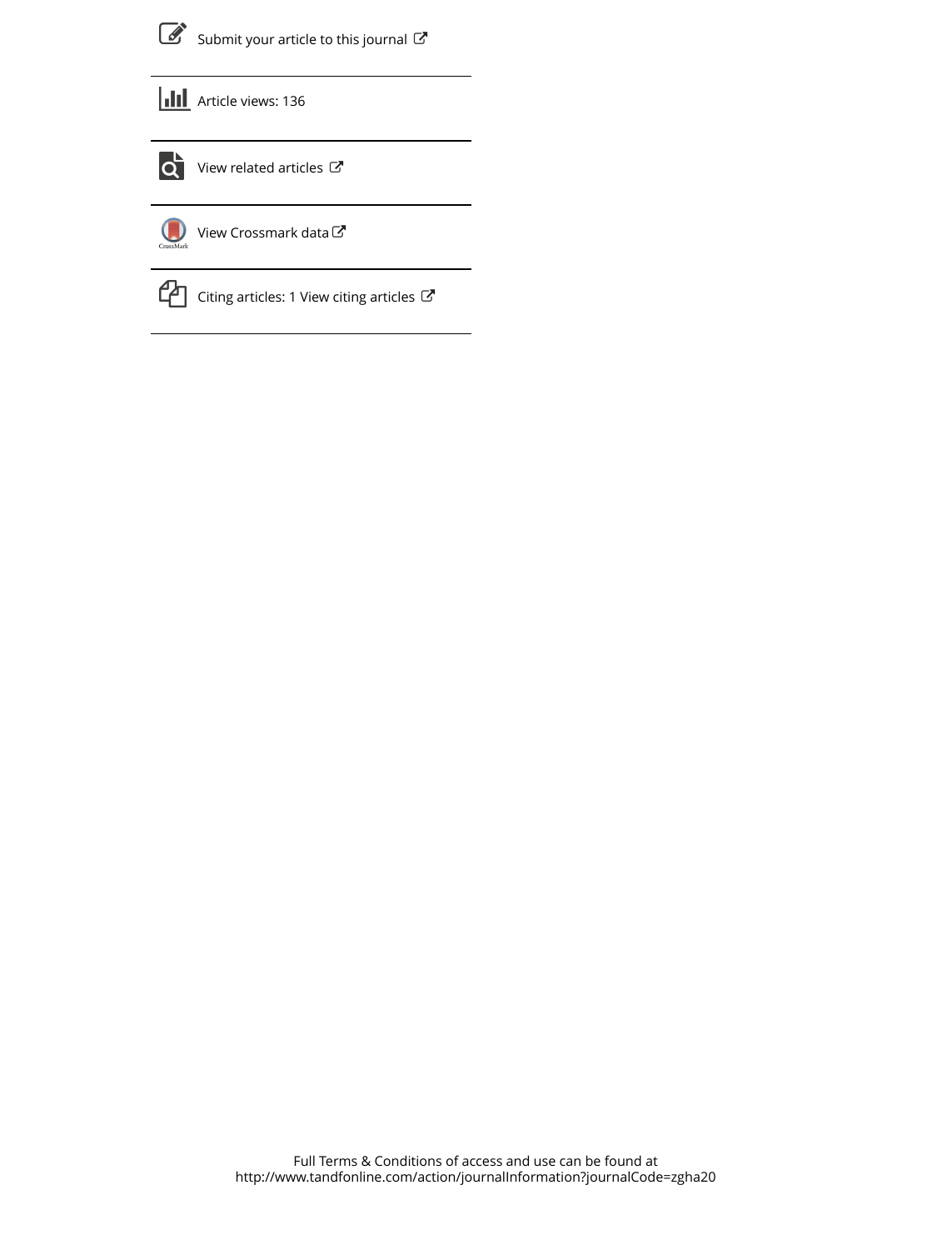

INDEPTH NETWORK CAUSE-SPECIFIC MORTALITY

# HIV/AIDS-related mortality in Africa and Asia: evidence from INDEPTH health and demographic surveillance system sites Global Health Action<br>
NDEPTH NETWORK CAUSE-SPECIFIC MORTALITY<br>
HIV/AIDS-related mortality in Africa and Asia: evidence

P. Kim Streatfield<sup>1,2,3</sup>, Wasif A. Khan<sup>2,3,4</sup>, Abbas Bhuiya<sup>3,5,6</sup>, Syed M.A. Hanifi<sup>3,5,6</sup>, Nurul Alam<sup>3,7,8</sup>, Ourohiré Millogo<sup>3,9,10</sup>, Ali Sié<sup>3,9,10</sup>, Pascal Zabré<sup>3,9,10</sup>, Clementine Rossier<sup>3,11,12,13</sup>, Abdramane B. Soura<sup>3,11,12</sup>, Bassirou Bonfoh<sup>3,14,15</sup>, Siaka Kone<sup>3,14,15</sup>, Eliezer K. Ngoran<sup>3,14,16</sup>, Juerg Utzinger<sup>3,14,17</sup>, Semaw F. Abera<sup>3,18,19</sup>, Yohannes A. Melaku<sup>3,18,19</sup>, Berhe Weldearegawi<sup>3,18,19</sup>, Pierre Gomez<sup>3,20,21</sup>, Momodou Jasseh<sup>3,20,21</sup>, Patrick Ansah<sup>3,22,23</sup>, Daniel Azongo<sup>3,22,23</sup>, Felix Kondayire<sup>3,22,23</sup>, Abraham Oduro<sup>3,22,23</sup>, Alberta Amu<sup>3,24,25</sup>, Margaret Gyapong<sup>3,24,25</sup>, Odette Kwarteng<sup>3,24,25</sup>, Shashi Kant<sup>3,26,27</sup>, Chandrakant S. Pandav<sup>3,26,27</sup>, Sanjay K. Rai<sup>3,26,27</sup>, Sanjay Juvekar<sup>3,28,29</sup>, Veena Muralidharan<sup>3,28,29</sup>, Abdul Wahab<sup>3,30,31</sup>, Siswanto Wilopo<sup>3,30,31</sup>, Evasius Bauni<sup>3,32,33</sup>, George Mochamah<sup>3,32,33</sup>, Carolyne Ndila<sup>3,32,33</sup>, Thomas N. Williams<sup>3,32,33,34</sup>, Sammy Khagayi<sup>3,35,36</sup>, Kayla F. Laserson<sup>3,35,36</sup>, Amek Nyaguara<sup>3,35,36</sup>, Anna M. Van Eijk<sup>3,35,36</sup>, Alex Ezeh<sup>3,37,38</sup>, Catherine Kyobutungi<sup>3,37,38</sup>, Marylene Wamukoya<sup>3,37,38</sup>, Menard Chihana<sup>3,39,38</sup>, Amelia Crampin<sup>3,39,40,41</sup>, Alison Price<sup>3,39,40,41</sup>, Valérie Delaunay<sup>3,42,43</sup>, Aldiouma Diallo<sup>3,42,43</sup>, Laetitia Douillot<sup>3,42,43</sup>, Cheikh Sokhna<sup>3,42,43</sup>, F. Xavier Gómez-Olivé<sup>3,44,45</sup>, Paul Mee<sup>3,44,45</sup>, Stephen M. Tollman<sup>3,44,43,46</sup>, Kobus Herbst<sup>3,47,48</sup>, Joël Mossong<sup>3,47,48,49</sup>, Nguyen T.K. Chuc<sup>3,50,51</sup>, Samuelina S. Arthur<sup>3</sup>, Osman A. Sankoh<sup>3,52,53</sup>\* and Peter Byass<sup>45,54</sup>

 $1$ Matlab HDSS, Bangladesh;  $^2$ 'Matlab HDSS, Bangladesh; <sup>∠</sup>International Centre for Diarrhoeal Disease Research, Bangladesh;<br><sup>3</sup>INDEPTH Network, Accra, Ghana; <sup>4</sup>Bandarban HDSS, Bangladesh; <sup>5</sup>Chakaria HDSS, Bangladesh;<br><sup>6</sup>Centre for Equity and Health Bangladesh; <sup>7</sup>AMK HDSS, Bangladesh; <sup>8</sup>Centre for Population, Urbanisation and Climate Change, International Centre for Diarrhoeal Disease Research, Bangladesh; <sup>9</sup>Nouna HDSS, Burkina Faso;<br><sup>10</sup>Nouna Health Research Centre, Nouna, Burkina Faso; <sup>11</sup>Ouagadougou HDSS, Burkina Faso; International Centre for Diarrhoeal Disease Research, Bangladesh; <sup>9</sup>Nouna HDSS, Burkina Faso;<br><sup>10</sup>Nouna Health Research Centre, Nouna, Burkina Faso; <sup>11</sup>Ouagadougou HDSS, Burkina Faso;<br><sup>12</sup>Institut Supérieur des Sciences Switzerland; <sup>14</sup>Taabo HDSS, Côte d'Ivoire; <sup>15</sup>Centre Suisse de Recherches Scientifiques en Côte d'Ivoire, Abidjan, Côte d'Ivoire; <sup>16</sup>Université Félix Houphoët-Boigny, Abidjan, Côte d<sup>'</sup>Ivoire; <sup>17</sup>Swiss Tropical and Public Health Institute, Basel, Switzerland; <sup>18</sup>Kilite-Awlaelo HDSS, Ethiopia;<br><sup>19</sup>Department of Public Health, College of Health Sciences, Mekelle University, Mekelle, Ethiopia;<br><sup>20</sup>Farafenni HDSS, The Gambi Ghana; <sup>25</sup>Dodowa Health Research Centre, Dodowa, Ghana; <sup>26</sup>Ballabgarh HDSS, India; <sup>27</sup>All India Institute of Medical Sciences, New Delhi, India; <sup>28</sup>Vadu HDSS, India; <sup>29</sup>Vadu Rural Health Program, KEM Hospital Research Centre, Pune, India; <sup>30</sup>Purworejo HDSS, Indonesia; <sup>31</sup>Department of Public Health, Universitas Gadjah Mada, Yogyakarta, Indonesia; <sup>32</sup>Kilifi HDSS, Kenya; <sup>33</sup>KEMRI-Wellcome Trust Research Programme, Kilifi, Kenya; <sup>34</sup>Department of Medicine, Imperial College, St. Mary's Hospital, London, United Kingdom; <sup>35</sup>Kisumu HDSS, Kenya; <sup>36</sup>KEMRI/CDC Research and Public Health Collaboration and KEMRI Center for Global Health Research, Kisumu, Kenya; <sup>37</sup>Nairobi HDSS, Kenya; <sup>38</sup>African Population and Health Research Center, Nairobi, Kenya; <sup>39</sup>Karonga HDSS, Malawi; <sup>40</sup>Karonga Prevention Study, Chilumba, Malawi; <sup>41</sup>London School of Hygiene and Tropical Medicine, London, United Kingdom; <sup>42</sup>Niakhar HDSS, Senegal; <sup>43</sup>Institut de Recherche pour

Global Health Action 2014.  $\odot$  2014 INDEPTH Network. This is an Open Access article distributed under the terms of the Creative Commons CC-BY 4.0  $\,$   $\,$   $\,$ License (http://creativecommons.org/licenses/by/4.0/), allowing third parties to copy and redistribute the material in any medium or format and to remix, transform, and build upon the material for any purpose, even commercially, provided the original work is properly cited and states its license. [Citation: Glob Health Action 2014,](http://www.globalhealthaction.net/index.php/gha/article/view/25370) 7: 25370 -<http://dx.doi.org/10.3402/gha.v7.25370> (page number not for citation purpose)

Authors are listed arbitrarily in order of their site code, and alphabetically within each site.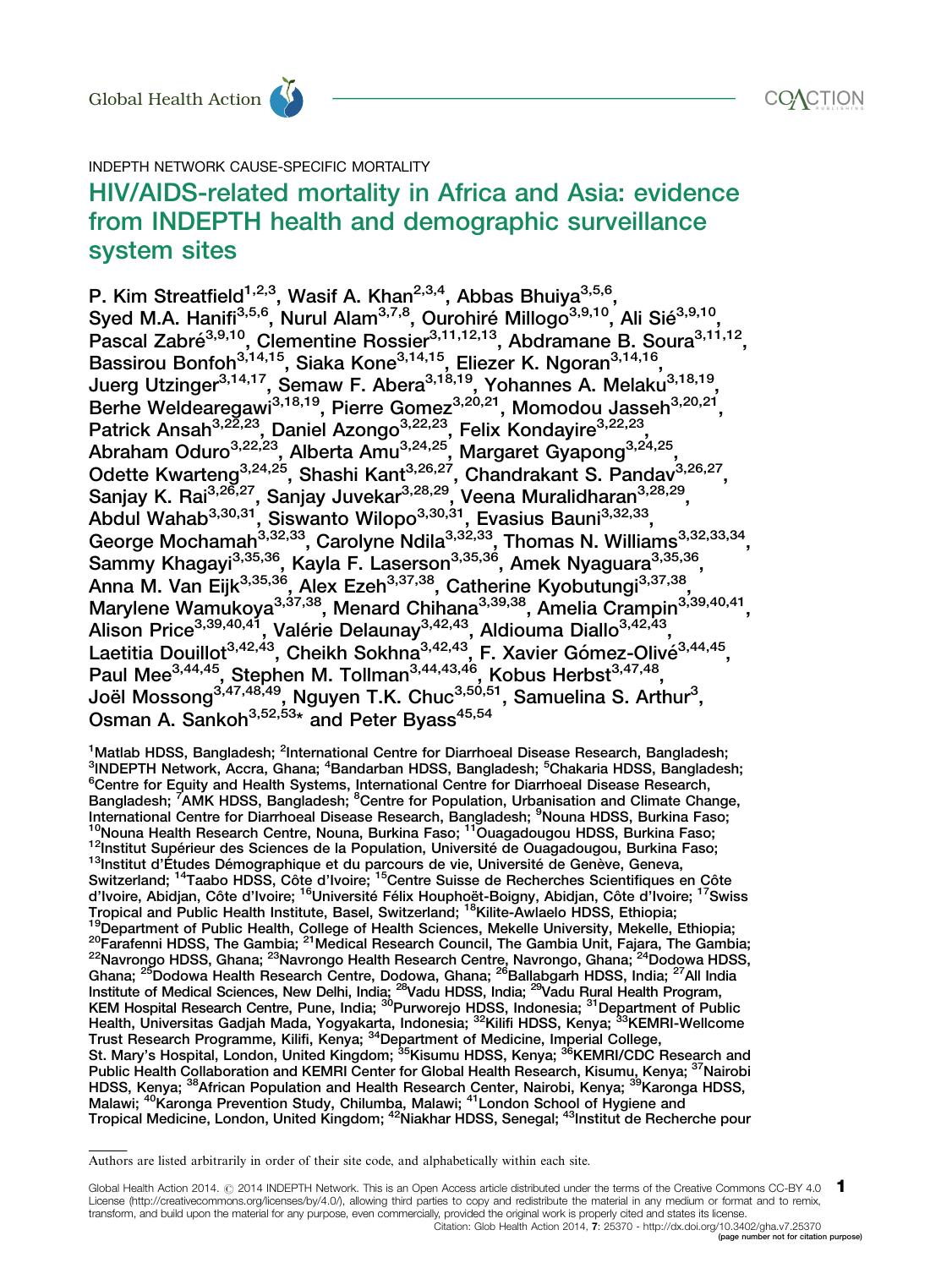<span id="page-3-0"></span>le Developpement (IRD), Dakar, Sénégal; <sup>44</sup>Agincourt HDSS, South Africa; <sup>45</sup>MRC/Wits Rural Public Health and Health Transitions Research Unit (Agincourt), School of Public Health, Faculty of Health Sciences, University of the Witwatersrand, Johannesburg, South Africa; <sup>46</sup>Umeå Centre for Global Health Research, Umeå University, Umeå, Sweden; <sup>47</sup>Africa Centre HDSS, South Africa; <sup>48</sup>Africa Centre for Health and Population Studies, University of KwaZulu-Natal, Somkhele, KwaZulu-Natal, South Africa; <sup>49</sup>National Health Laboratory, Surveillance & Epidemiology of Infectious Diseases, Dudelange, Luxembourg; <sup>50</sup>FilaBavi HDSS, Vietnam; <sup>51</sup>Health System Research, Hanoi Medical University, Hanoi, Vietnam; <sup>52</sup>School of Public Health, Faculty of Health Sciences, University of the Witwatersrand, Johannesburg, South Africa; <sup>53</sup>Hanoi Medical University, Hanoi, Vietnam; <sup>54</sup>WHO Collaborating Centre for Verbal Autopsy, Umeå Centre for Global Health Research, Umeå University Sweden

Background: As the HIV/AIDS pandemic has evolved over recent decades, Africa has been the most affected region, even though a large proportion of HIV/AIDS deaths have not been documented at the individual level. Systematic application of verbal autopsy (VA) methods in defined populations provides an opportunity to assess the mortality burden of the pandemic from individual data.

**Objective:** To present standardised comparisons of HIV/AIDS-related mortality at sites across Africa and Asia, including closely related causes of death such as pulmonary tuberculosis (PTB) and pneumonia.

**Design:** Deaths related to HIV/AIDS were extracted from individual demographic and VA data from 22 INDEPTH sites across Africa and Asia. VA data were standardised to WHO 2012 standard causes of death assigned using the InterVA-4 model. Between-site comparisons of mortality rates were standardised using the INDEPTH 2013 standard population.

Results: The dataset covered a total of 10,773 deaths attributed to HIV/AIDS, observed over 12,204,043 person-years. HIV/AIDS-related mortality fractions and mortality rates varied widely across Africa and Asia, with highest burdens in eastern and southern Africa, and lowest burdens in Asia. There was evidence of rapidly declining rates at the sites with the heaviest burdens. HIV/AIDS mortality was also strongly related to PTB mortality. On a country basis, there were strong similarities between HIV/AIDS mortality rates at INDEPTH sites and those derived from modelled estimates.

Conclusions: Measuring HIV/AIDS-related mortality continues to be a challenging issue, all the more so as anti-retroviral treatment programmes alleviate mortality risks. The congruence between these results and other estimates adds plausibility to both approaches. These data, covering some of the highest mortality observed during the pandemic, will be an important baseline for understanding the future decline of HIV/AIDS.

Keywords: HIV/AIDS; tuberculosis; Africa; Asia; Mortality; INDEPTH Network; Verbal Autopsy; InterVA

Responsible Editors: Heiko Becher, University of Hamburg, Germany; Nawi Ng, Umeå University, Sweden.

\*Correspondence to: Osman A. Sankoh, INDEPTH Network, PO Box KD213, Kanda, Accra Ghana, Email: osman.sankoh@indepth-network.org

This paper is part of the Special Issue: [INDEPTH Network Cause-Specific Mortality](http://www.globalhealthaction.net/index.php/gha/issue/view/1602#INDEPTH%20Network%20Cause-Specific%20Mortality). More papers from [this issue can be found at http://www.globalhealthaction.net](http://www.globalhealthaction.net/index.php/gha/issue/view/1602#INDEPTH%20Network%20Cause-Specific%20Mortality)

Received: 3 July 2014; Revised: 28 August 2014; Accepted: 2 September 2014; Published: 29 October 2014

The human immunodeficiency virus (HIV) and the consequent acquired immune deficiency syndrome (AIDS) caused a globally devastating pandemic starting in the late twentieth century. This pandemic caused mortality of such a magnitude as to distort population age-sex distributions in the worst affected areas (1). Now with the advent and roll-out of effective treatment for case management, the situation is improving (2). However, because the pandemic most affected those areas of the world where reliable health data are scarcest, there remain large uncertainties about measuring the impact of HIV/AIDS, with many assessments relying on modelled estimates (3). Thus, in reality, many

millions of people attributed with HIV infection and/or AIDS mortality over the course of the pandemic were neither tested for the virus, nor had their deaths certified by physicians.

In the absence of laboratory testing and physician diagnosis, one way of determining the magnitude of HIV/ AIDS-related mortality is by using verbal autopsy (VA), involving a structured interview with family or friends after a death (4). The interview material is then used to assign the cause of death. In many settings, particularly at earlier stages, physicians made such assessments of VA data. Recently, it has become more common to use computerised models to attribute cause of death, which are faster,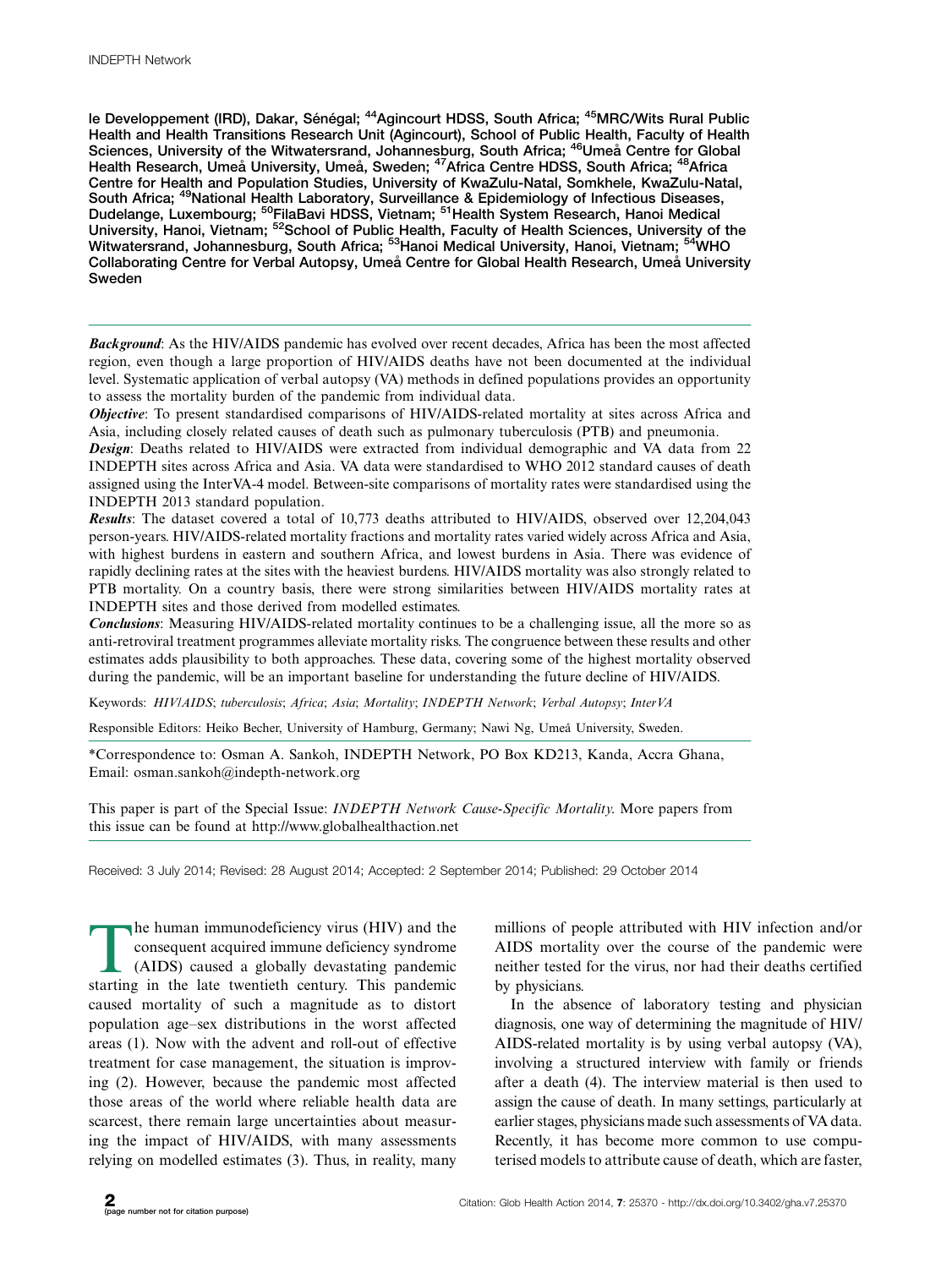

Fig. 1. Map showing participating sites, with age–sex–time adjusted cause-specific mortality fractions and adjusted mortality rates for HIV/AIDS.

cheaper, and more consistent. Neither approach can be regarded as absolutely correct. Following a VA interview, assigning a death as due to HIV/AIDS is not entirely straightforward, because HIV-infected people may die of a variety of causes. As well as the wasting syndromes typical of AIDS deaths, other causes of death, including particularly pulmonary tuberculosis (PTB) and pneumonia, occur at higher rates and in different age groups among HIV-infected people.

In this paper, we present HIV/AIDS-specific mortality rates as determined by computer-interpreted VA from 22 INDEPTH Network Health and Demographic Surveillance Sites (HDSS) across Africa and Asia (5). These findings are complemented with the corresponding rates for PTB and pneumonia. Although these HDSSs are not designed to form a representative network, each one follows a geographically defined population longitudinally, systematically recording all death events and undertaking verbal autopsies on all deaths that occur. Our aim is to present the HIV/AIDS mortality patterns at each site, comparing these community-level findings with other estimated information on HIV/AIDS in Africa and Asia.

#### **Methods**

The overall INDEPTH dataset (6) from which these HIV/ AIDS-specific analyses are drawn is described in detail elsewhere (7). The methods used are summarised in Box 1. Briefly, it documents 111,910 deaths in 12,204,043 person-years of observation across 22 sites. The Karonga site in Malawi did not contribute VAs for children.

Box 1. Summary of methodology based on the detailed description in the introductory paper (7)

#### Age-sex-time standardisation

To avoid effects of differences and changes in age sex structures of populations, mortality fractions and rates have been adjusted using the INDEPTH 2013 population standard (8). A weighting factor was calculated for each site, age group, sex, and year category in relation to the standard for the corresponding age group and sex, and incorporated into the overall dataset. This is referred to in this paper as age-sex-time standardisation in the contexts where it is used.

#### Cause of death assignment

The InterVA-4 (version 4.02) probabilistic model was used for all the cause of death assignments in the overall dataset (9). InterVA-4 is fully compliant with the WHO 2012 Verbal Autopsy standard and generates causes of death categorised by ICD-10 groups (10). The data reported here were collected before the WHO 2012 VA standard was available, but were transformed into the WHO 2012 and InterVA-4 format to optimise cross-site standardisation in cause of death attribution. For a small proportion of deaths, VA interviews were not successfully completed; a few others contained inadequate information to arrive at a cause of death. InterVA-4 assigns causes of death (maximum 3) with associated likelihoods; thus cases for which likely causes did not total to 100% were also assig-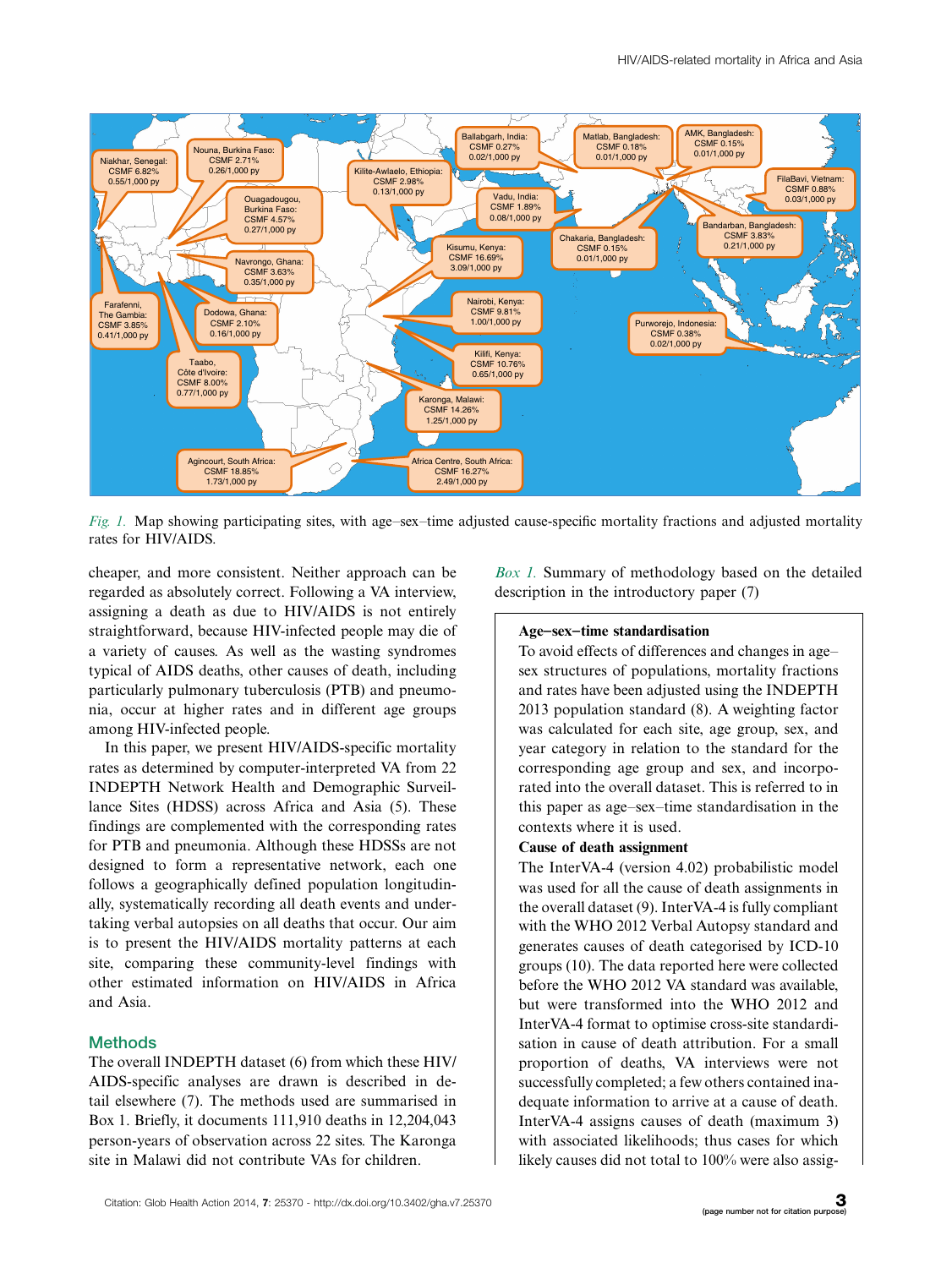ned a residual indeterminate component. This served as a means of encapsulating uncertainty in cause of death at the individual level within the overall dataset, as well as accounting for 100% of every death.

#### Overall dataset

The overall public-domain dataset (6) thus contains between one and four records for each death, with the sum of likelihoods for each individual being unity. Each record includes a specific cause of death, its likelihood and its age-sex-time weighting.

The InterVA-4 'high' HIV/AIDS setting was used for sites in Kenya, Malawi, and South Africa. All other sites used the 'low' setting; the 'very low' setting was not used. The InterVA-4 guideline is that the 'high' setting is appropriate for an expected HIV/AIDS cause-specific mortality fraction (CSMF) higher than about 1%, though it does not result in any great dichotomisation of outputs; the clinical equivalent is a physician's knowledge that his/her current case comes from a setting where HIV/AIDS is more or less likely, irrespective of that current case's particular symptoms. The validity of the InterVA-4 model in assigning HIV/ AIDS as a cause of death in relation to HIV sero-status has been extensively explored in conjunction with the ALPHA Network (11), and found to be over 90% specific. Sensitivity is more difficult to assess, since not all people infected with HIV evidently die of AIDS. The same validation exercise pointed to large numbers of cases of PTB and pneumonia as causes of death among the HIV-positive.

Deaths assigned to HIV/AIDS, and the closely related causes of PTB and pneumonia, were extracted from the overall data set together with data on person-time exposed by site, year, age, and sex. As each HDSS covers a total population, rather than a sample, uncertainty intervals are not shown.

For the sake of comparison with other estimates of HIV/ AIDS-related mortality, unadjusted data were extracted for all sites for the period 2008-2012 (excluding data from the Farafenni, The Gambia; Purworejo, Indonesia; and FilaBavi, Vietnam sites which did not report for that period). These data were grouped into three age bands  $(0-14, 15-49,$  and  $50+$ ) and aggregated by country, to facilitate comparison with contemporaneous national point estimates for 2010.

In this context, all of these data are secondary datasets derived from primary data collected separately by each participating site. In all cases, the primary data collection was covered by site-level ethical approvals relating to on-going health and demographic surveillance in those specific locations. No individual identity or household location data were included in the secondary data and no specific ethical approvals were required for these pooled analyses.

#### **Results**

In the overall dataset, there were 10,455.4 deaths attributed to HIV/AIDS (including fractions of 11,972 individual deaths), with a further 10,363.4 deaths attributed to acute respiratory infections (including pneumonia), and 12,874.8 attributed to PTB.

The age-sex-time standardised CSMFs for HIV/AIDS at each site are shown, together with the population-based HIV/AIDS-specific mortality rate per 1,000 person-years, in Fig. 1. In West African sites, HIV/AIDS CSMF ranged from 2.10 to 8.00%, with HIV/AIDS-specific adjusted mortality rates ranging from 0.16 to 0.77 per 1,000 personyears. In eastern and southern Africa, except Ethiopia, CSMFs were  $9.81-18.85\%$ , with rates from 0.65 to 3.09 per 1,000 person-years. In Asia, CSMFs were 0.15-3.83%, with rates from 0.01 to 0.21 per 1,000 person-years.

Figure 2 shows HIV/AIDS mortality epidemic curves for the five sites where overall HIV/AIDS mortality was at least 1 per 1,000 person-years. Apart from the Agincourt, South Africa, site, for which a more or less complete epidemic curve can be seen, the other sites recorded mortality during a period of mainly declining HIV/AIDS mortality.

Table 1 gives HIV/AIDS-specific mortality rates by age group and site. During infancy, the highest HIV/AIDSspecific mortality rate was reported from the Africa Centre, South Africa (7.00 per 1,000 person-years), contrasting with a zero rate from several Asian sites. For the 1-4 age group, the Kisumu, Kenya, site recorded the highest rate (5.40 per 1,000 person-years). In the 5-14 year age group, Asian sites recorded rates from 0 to 0.07 per 1,000 person-years, compared with African sites from 0.02 to 0.40 per 1,000 person-years. In adulthood, the ranges across Asian sites for 15-49 years, 50-64 years, and  $65+$  years were 0-0.23, 0.02-0.66, and 0-0.09, respectively. Similarly for African sites, ranges were 0.08-3.65, 0.37-4.56, and 0-2.26, respectively.

Figure 3 shows the relationships between age-sex-time standardised HIV/AIDS mortality rates and PTB mortality rates for all 22 sites. Seven of the eight sites in Asia had an HIV/AIDS rate below 0.1 per 1,000 person-years, but PTB rates ranged from 0.11 to 0.75 per 1,000 personyears. Conversely, six of the seven sites in eastern and southern Africa had HIV/AIDS rates above 0.5 per 1,000 person-years, with PTB rates ranging from 0.52 to 4.96 per 1,000 person-years. The highest age-sex-time standardised HIV/AIDS mortality rate ratio was between Kisumu, Kenya, and AMK, Bangladesh, at 343:1.

Figure 4 shows HIV/AIDS mortality rates for 15 sites which had an overall HIV/AIDS-specific mortality rate over 0.1 per 1,000 person-years, by age group, also showing corresponding data for PTB and pneumonia. Logarithmic scales have been used to visualise both high and low levels of mortality while using the same scale for each site.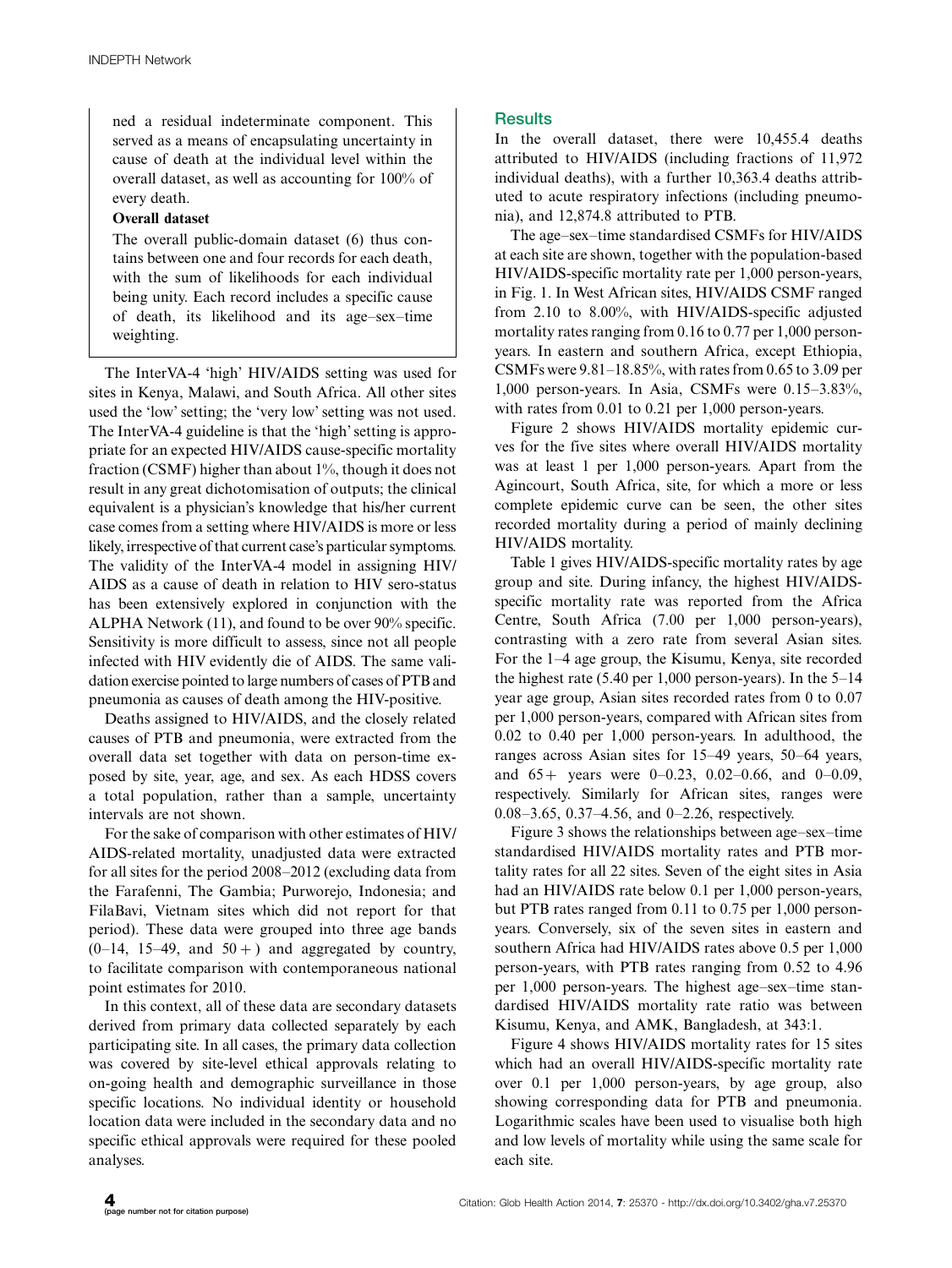

Fig. 2. Epidemic curves for HIV/AIDS mortality rates for the five sites where overall HIV/AIDS mortality exceeded 1 per 1,000 person-years.

Table 2 shows the INDEPTH results in comparison with national estimates from the UNAIDS Spectrum model (12) and Global Burden of Disease 2010 (13). Longitudinal INDEPTH data were aggregated over 2008- 2012 (for the 19 sites reporting for that period) for the purposes of comparison with the Spectrum and Global Burden of Disease 2010 (GBD 2010) estimates, together with corresponding estimates for PTB.

#### **Discussion**

Against the background of extensive modelling approaches that have been applied to HIV/AIDS mortality, this dataset presents results from individually documented deaths at a range of sites across Africa and Asia. The expected huge differences in HIV/AIDS mortality rates between Africa and Asia were evident from these results, and, to a lesser extent, the substantial differences that occurred within the African continent. The good news is that HIV/AIDS deaths declined in recent years in all the sites with high mortality rates (Fig. 2), as the effects of prevention and treatment programmes took effect. The interpretation of findings at individual sites depends on local characteristics (14-35). Two sites, Ouagadougou in Burkina Faso and Nairobi in Kenya, followed urban populations. Bandarban in Bangladesh is located in a militarised frontier zone close to the Myanmar border, which may be associated with higher rates of HIV/AIDS mortality compared with other sites in Bangladesh.

The validity of VA cause of death assignment for HIV/ AIDS is not straightforward. In these results, the similar and marked changes over time in the high mortality sites (Fig. 2) added veracity to the InterVA-4 outputs, since the model had no information about the progress of the epidemic over time. Similarly, the extremely low levels of HIV/AIDS-related death assigned as a cause in countries such as Bangladesh and India confirmed the specificity of the methods used. A previous assessment of InterVA-4 validity versus HIV sero-status showed high specificity, but sensitivity was unmeasurable since not all HIVpositive people go on to die from HIV/AIDS (11). However, the same study also showed high mortality rate ratios for PTB and pneumonia between HIV positive and negative cases. ICD-10 classification (36) suggests that almost all HIV-related deaths should be classified under the B20-B24 rubrics, but this is easier said than done in practice, either when using VA or when certifying a death, if there is no evidence of HIV status. In view of the apparently complex relationships between HIV/AIDS deaths and PTB deaths in different settings, as evidenced in Fig. 3, it is not simply a matter of adding together HIV/AIDS and PTB deaths across all settings. However, the total of what InterVA-4 assigns as HIV/AIDS and PTB deaths may provide a better approximation of the overall burden of HIV/AIDS-related mortality for at least the 15-49 year age group in high HIV settings. The question of HIV/AIDS-related mortality associated with pregnancy has also been a matter of debate (37). Another paper in this series analyses pregnancy-related mortality in detail, including the attribution of HIV/ AIDS-related deaths between indirect maternal and incidental categories (38).

The WHO 2012 VA standard (39) includes an indicator relating to previous diagnosis of HIV, although the validation study suggested that this was seriously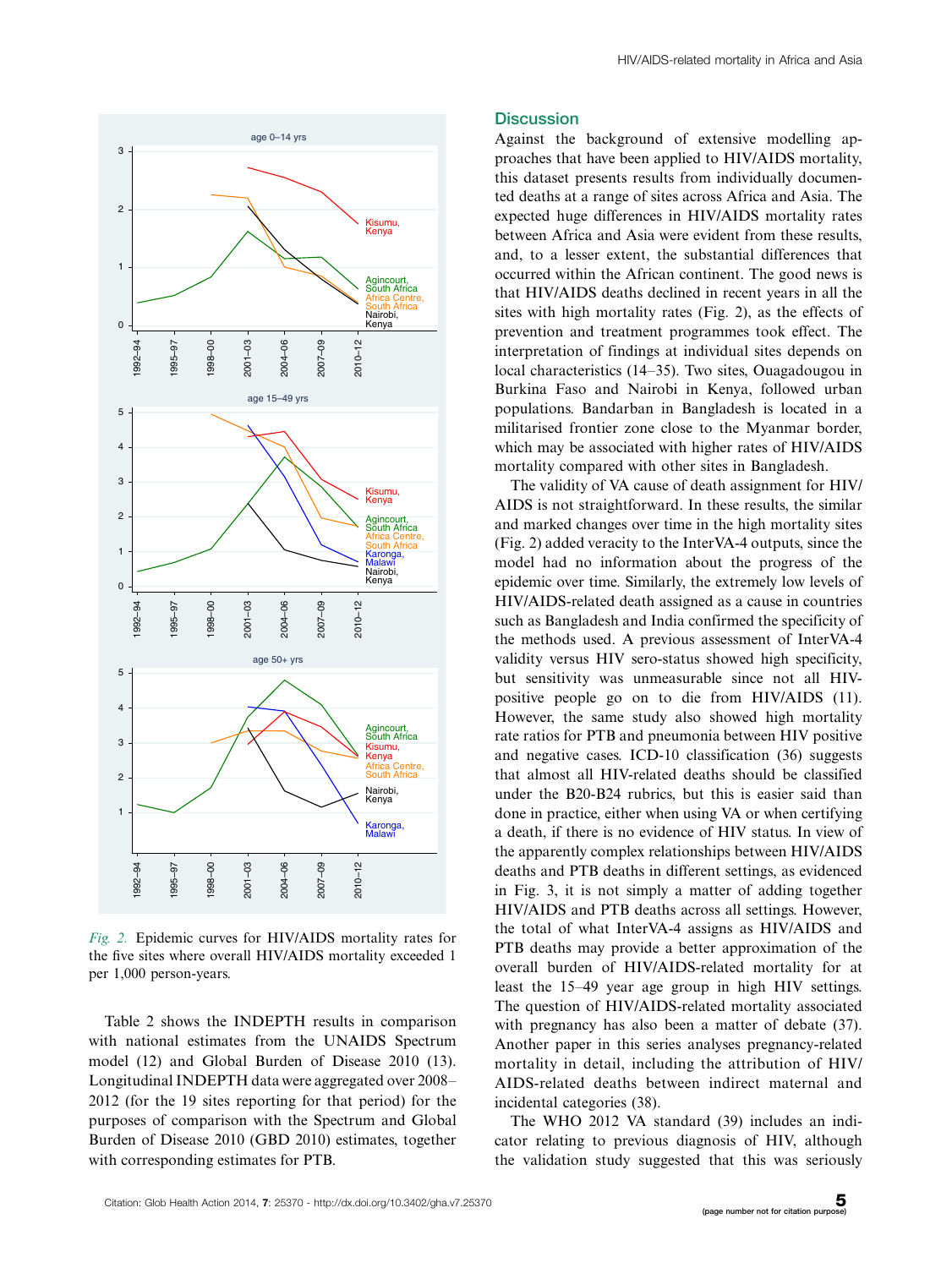|                           |        |             |              | Age group at death |               |             |
|---------------------------|--------|-------------|--------------|--------------------|---------------|-------------|
| Country: Site             | Infant | $1-4$ years | $5-14$ years | $15-49$ years      | $50-64$ years | $65+$ years |
| Bangladesh: Matlab        |        |             |              |                    |               |             |
| Adjusted deaths           | 1.71   | 7.23        | 2.18         | 4.16               | 3.17          | 0.00        |
| Rate/1,000 py             | 0.04   | 0.04        | 0.01         | 0.00               | 0.02          | 0.00        |
| Bangladesh: Bandarban     |        |             |              |                    |               |             |
| Adjusted deaths           | 1.19   | 0.00        | 1.00         | 7.02               | 3.89          | 0.00        |
| Rate/1,000 py             | 0.96   | 0.00        | 0.07         | 0.23               | 0.66          | 0.00        |
| Bangladesh: Chakaria      |        |             |              |                    |               |             |
| Adjusted deaths           | 0.36   | 0.00        | 0.00         | 0.00               | 1.71          | 0.00        |
| Rate/1,000 py             | 0.06   | 0.00        | 0.00         | 0.00               | 0.11          | 0.00        |
| Bangladesh: AMK           |        |             |              |                    |               |             |
| Adjusted deaths           | 0.00   | 1.44        | 0.87         | 0.74               | 1.00          | 0.00        |
| Rate/1,000 py             | 0.00   | 0.03        | 0.01         | 0.00               | 0.02          | 0.00        |
| Burkina Faso: Nouna       |        |             |              |                    |               |             |
| Adjusted deaths           | 7.92   | 51.12       | 8.89         | 88.29              | 20.34         | 3.11        |
| Rate/1,000 py             | 0.26   | 0.49        | 0.05         | 0.32               | 0.43          | 0.11        |
| Burkina Faso: Ouagadougou |        |             |              |                    |               |             |
| Adjusted deaths           | 11.55  | 16.15       | 4.63         | 19.85              | 7.57          | 0.00        |
| Rate/1,000 py             | 1.66   | 0.58        | 0.09         | 0.17               | 0.66          | 0.00        |
| Côte d'Ivoire: Taabo      |        |             |              |                    |               |             |
| Adjusted deaths           | 10.20  | 20.09       | 8.24         | 28.95              | 7.23          | 5.06        |
| Rate/1,000 py             | 2.57   | 1.55        | 0.27         | 0.60               | 1.04          | 1.59        |
| Ethiopia: Kilite Awlaelo  |        |             |              |                    |               |             |
| Adjusted deaths           | 1.91   | 2.91        | 0.87         | 4.85               | 4.13          | 1.89        |
| Rate/1,000 py             | 0.60   | 0.22        | 0.02         | 0.08               | 0.37          | 0.27        |
| The Gambia: Farafenni     |        |             |              |                    |               |             |
| Adjusted deaths           | 13.14  | 44.29       | 11.86        | 40.20              | 20.01         | 3.86        |
| Rate/1,000 py             | 1.15   | 1.03        | 0.13         | 0.29               | 0.89          | 0.34        |
| Ghana: Navrongo           |        |             |              |                    |               |             |
| Adjusted deaths           | 31.16  | 92.71       | 24.70        | 195.22             | 52.08         | 10.61       |
| Rate/1,000 py             | 1.03   | 0.80        | 0.08         | 0.37               | 0.41          | 0.15        |
| Ghana: Dodowa             |        |             |              |                    |               |             |
| Adjusted deaths           | 5.09   | 10.80       | 10.01        | 41.98              | 13.51         | 2.86        |
| Rate/1,000 py             | 0.36   | 0.19        | 0.07         | 0.16               | 0.37          | 0.11        |
| India: Ballabgarh         |        |             |              |                    |               |             |
| Adjusted deaths           | 0.00   | 1.44        | 0.61         | 2.66               | 2.21          | 0.00        |
| Rate/1,000 py             | 0.00   | 0.05        | 0.01         | 0.01               | 0.07          | 0.00        |
| India: Vadu               |        |             |              |                    |               |             |
| Adjusted deaths           | 8.42   | 0.00        | 0.00         | 2.25               | 1.23          | 0.00        |
| Rate/1,000 py             | 1.96   | 0.00        | 0.00         | 0.02               | 0.08          | 0.00        |
| Indonesia: Purworejo      |        |             |              |                    |               |             |
| Adjusted deaths           | 0.00   | 0.00        | 1.34         | 0.00               | 3.35          | 1.98        |
| Rate/1,000 py             | 0.00   | 0.00        | 0.03         | 0.00               | 0.12          | 0.09        |
| Kenya: Kilifi             |        |             |              |                    |               |             |
| Adjusted deaths           | 69.17  | 70.79       | 60.88        | 276.26             | 99.83         | 50.99       |
| Rate/1,000 py             | 1.80   | 0.48        | 0.20         | 0.65               | 1.52          | 1.54        |
| Kenya: Kisumu             |        |             |              |                    |               |             |
| Adjusted deaths           | 297.87 | 780.55      | 128.47       | 1708.84            | 406.33        | 132.85      |
| Rate/1,000 py             | 7.47   | 5.40        | 0.40         | 3.65               | 4.56          | 1.98        |
|                           |        |             |              |                    |               |             |

Table 1. HIV/AIDS-specific deaths and mortality rates per 1,000 person-years, by age group and site, from 111,910 deaths in 12,204,043 person-years of observation across 22 sites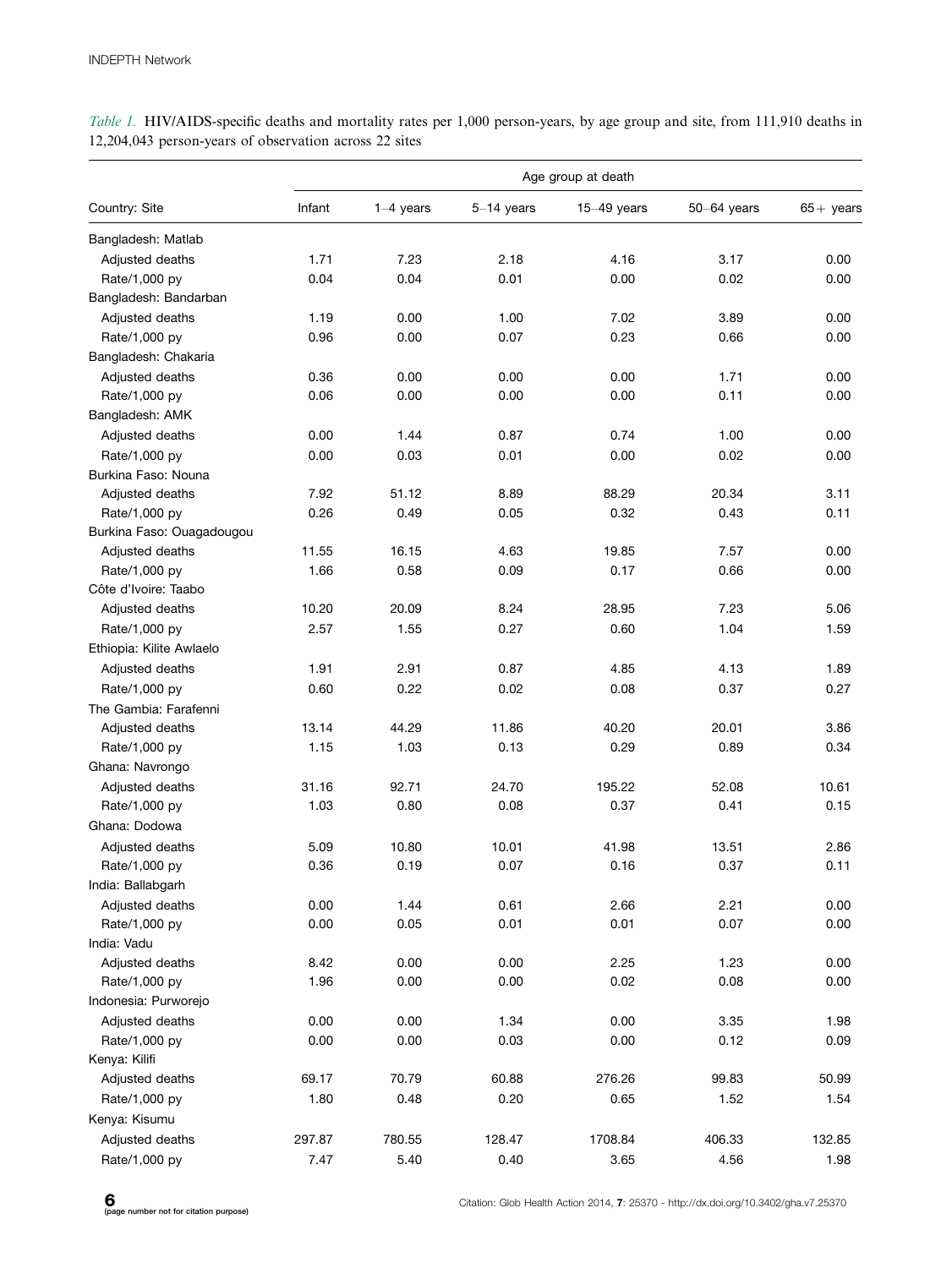|  | Table 1 (Continued) |
|--|---------------------|
|--|---------------------|

|                             |        |             |              | Age group at death |                 |             |
|-----------------------------|--------|-------------|--------------|--------------------|-----------------|-------------|
| Country: Site               | Infant | $1-4$ years | $5-14$ years | $15-49$ years      | $50 - 64$ years | $65+$ years |
| Kenya: Nairobi              |        |             |              |                    |                 |             |
| Adjusted deaths             | 66.99  | 81.34       | 18.42        | 356.93             | 44.46           | 4.34        |
| Rate/1,000 py               | 4.67   | 1.30        | 0.17         | 0.93               | 1.79            | 0.77        |
| Malawi: Karonga             |        |             |              |                    |                 |             |
| Adjusted deaths             |        |             |              | 226.10             | 50.15           | 16.82       |
| Rate/1,000 py               | n/a    | n/a         | n/a          | 1.92               | 3.39            | 1.48        |
| Senegal: Niakhar            |        |             |              |                    |                 |             |
| Adjusted deaths             | 2.68   | 16.06       | 11.39        | 62.15              | 21.95           | 7.05        |
| Rate/1,000 py               | 0.30   | 0.50        | 0.19         | 0.64               | 1.37            | 0.66        |
| South Africa: Agincourt     |        |             |              |                    |                 |             |
| Adjusted deaths             | 140.09 | 302.84      | 67.11        | 1434.89            | 309.61          | 142.86      |
| Rate/1,000 py               | 3.81   | 2.03        | 0.18         | 1.98               | 3.35            | 2.26        |
| South Africa: Africa Centre |        |             |              |                    |                 |             |
| Adjusted deaths             | 157.25 | 232.14      | 55.38        | 1227.58            | 210.72          | 74.44       |
| Rate/1,000 py               | 7.00   | 2.54        | 0.24         | 3.28               | 3.84            | 1.90        |
| Vietnam: FilaBavi           |        |             |              |                    |                 |             |
| Adjusted deaths             | 0.32   | 0.00        | 0.00         | 3.02               | 2.80            | 0.00        |
| Rate/1,000 py               | 0.15   | 0.00        | 0.00         | 0.04               | 0.17            | 0.00        |

under-reported in VA interviews (11). The WHO 2012 standard, and therefore InterVA-4, does not yet include any details of anti-retroviral therapy (ART), although that will become a more pressing issue as experience of mortality patterns among HIV positive individuals with

long exposure to ART develops. It is as yet a relatively open question as to what the major causes of death among HIVpositive people might be after possible decades of ART.

There are other major pieces of work describing HIV/ AIDS mortality patterns across Africa and Asia, but



Fig. 3. Relationship between HIV/AIDS and pulmonary TB age-sex-time standardised mortality rates for 22 INDEPTH Network sites in Africa and Asia.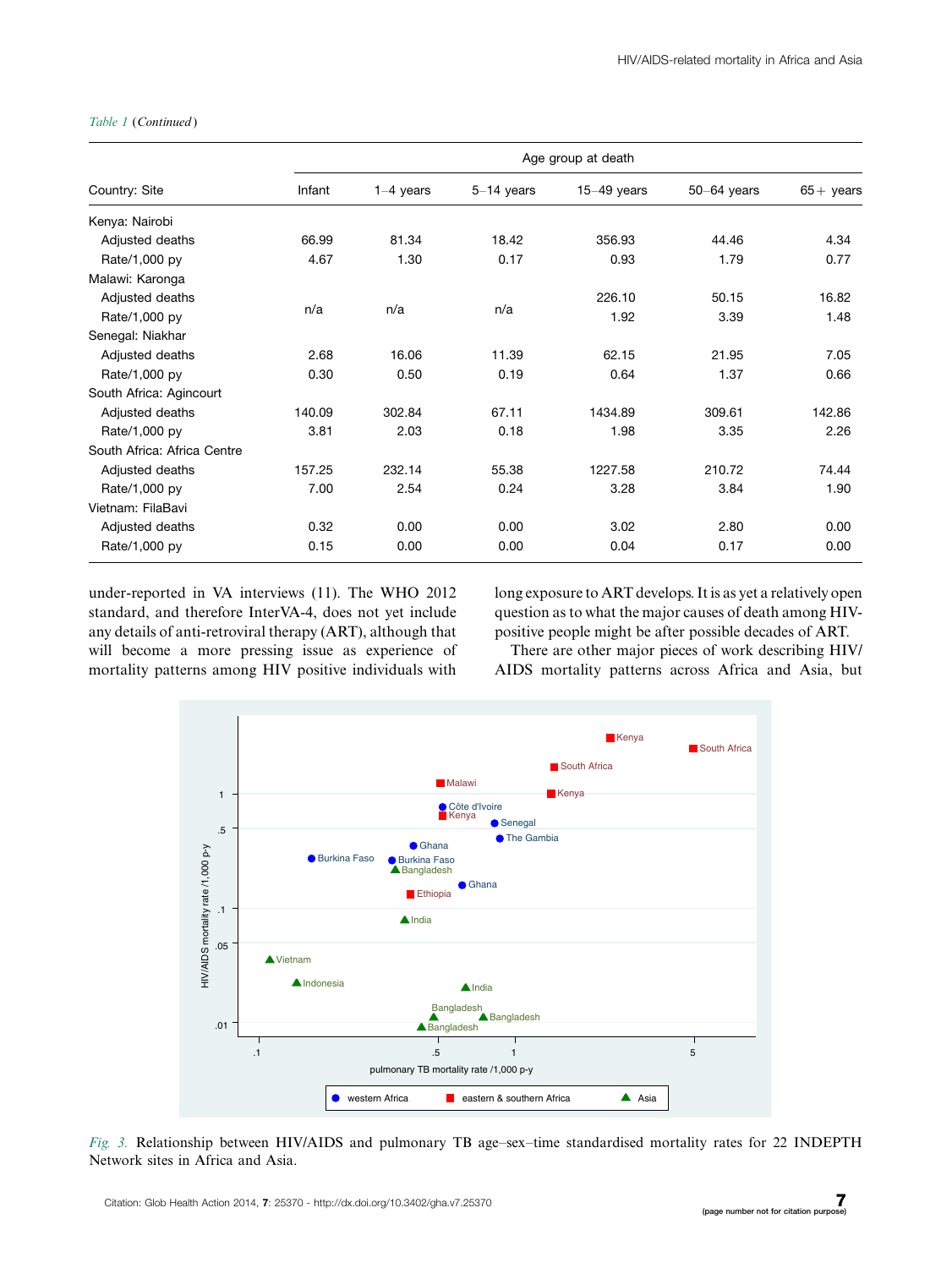

Fig. 4. Mortality rates for HIV/AIDS, pulmonary TB, and pneumonia, by site and age group at 15 INDEPTH Network sites for which the overall rate of HIV/AIDS mortality exceeded 0.1/1,000 person-years.

these largely relied on modelling estimates from whatever specific sources of data were available, and therefore carried large degrees of uncertainty given the sparse nature of the data from many settings. The two major sources of contemporaneous estimates for HIV/AIDS mortality come from the UNAIDS Spectrum model (12) and the GBD 2010 model (13). Although our purpose here is not to compare these two models with each other, it is worth noting that there are some major differences. For example, among the countries represented here, the estimates for Ethiopia vary three-fold.

Table 2 shows estimates of HIV/AIDS-related and PTB mortality rates for 12 countries according to Spectrum, GBD 2010, and InterVA-4, which in many cases were very similar, though with differences in places. It must be remembered that these comparisons were compromised by taking INDEPTH sites that are not designed to be nationally representative and putting their findings alongside modelled estimates that are intended to reflect national situations. In South Africa, it appeared that InterVA-4 assigned a substantial amount of HIV/ AIDS mortality as PTB, which is perhaps unsurprising in that high-prevalence setting. InterVA-4 arrived at a substantially higher HIV/AIDS mortality estimate than Spectrum for Senegal, and vice-versa for India. There were also many similarities in PTB mortality rates, though differences were evident in Ghana, Kenya, and Senegal.

Similarly there were relatively few appreciable differences between GBD 2010 and InterVA-4 estimates. The differences may reflect local disparities in rates between sites and national populations, given that the relationships between symptoms and causes would not be expected to vary substantially between countries. It also has to be remembered that, although all these VAs have been processed in a standardised way using the WHO 2012 protocol, they were collected in the field in slightly different ways before 2012, and some observed differences may also reflect that. Overall, however, there was appreciable congruence in mortality rates between these various sources.

#### **Conclusions**

Measuring HIV/AIDS mortality continues to be a highly challenging area, particularly in Africa, where rates are high and data are often unavailable. This is the largest single systematic study that has applied common methodologies to HIV/AIDS mortality at the individual level across Africa and Asia, and it largely confirms the corresponding findings coming from modelled estimates. This mutually adds plausibility to both existing estimates and to these population-based findings. The challenges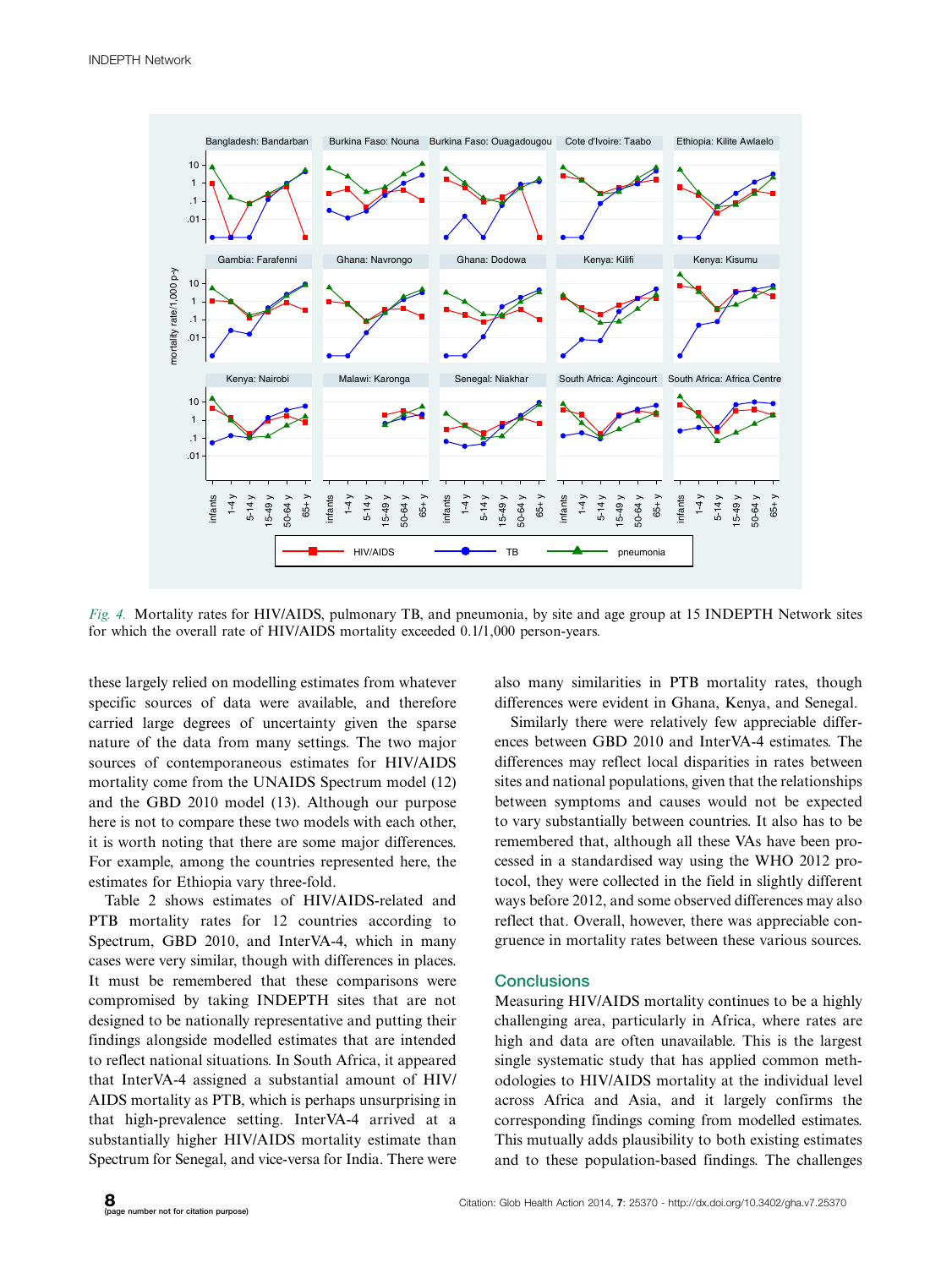| ;<br>;<br>;<br>i                                                                                                                                                   |                                                                   |
|--------------------------------------------------------------------------------------------------------------------------------------------------------------------|-------------------------------------------------------------------|
|                                                                                                                                                                    | ֖֖֖֖֖֖֚֚֚֚֚֚֘֝֘֝֬<br>֧֚֚֝<br>֧֖֧֚֚֚֚֚֚֚֚֚֚֚֚֚֚֚֚֚֚֚֚֚֚֚֚֚֝֬֡֡֡֬֝֬ |
|                                                                                                                                                                    |                                                                   |
| $\sim$ TNIAIDS Spacification                                                                                                                                       | i<br>>>>>                                                         |
|                                                                                                                                                                    |                                                                   |
|                                                                                                                                                                    |                                                                   |
|                                                                                                                                                                    | $\frac{1}{2}$ countries for 2008 2012 (per 1.000                  |
| Alternative contract of the state of Structure of the state of the state of the state of the state of the state of $\sim$<br>$\alpha$ HIV/AIDS and TR for 2010 ago |                                                                   |
|                                                                                                                                                                    | I sitas accreacetad within 10.                                    |
|                                                                                                                                                                    |                                                                   |
|                                                                                                                                                                    | $\alpha$ in ININIPTER $\alpha$                                    |
| $\mathbb{I}$ and an interval most                                                                                                                                  |                                                                   |
| $\sim$ $ \sim$ $ \sim$ $-$                                                                                                                                         |                                                                   |
| Ş                                                                                                                                                                  |                                                                   |
|                                                                                                                                                                    |                                                                   |
|                                                                                                                                                                    | .<br>.                                                            |
| く じくそしてき そしく こうそくてき                                                                                                                                                |                                                                   |
|                                                                                                                                                                    |                                                                   |
|                                                                                                                                                                    | 5.5001                                                            |
|                                                                                                                                                                    |                                                                   |

 $\equiv$ 

|                     |                         |                |                                           |                         |                | HIV/AIDS mortality rates per 1,000 |                                            |                                   |                               |          |                         |                                  |                         |                              |                |
|---------------------|-------------------------|----------------|-------------------------------------------|-------------------------|----------------|------------------------------------|--------------------------------------------|-----------------------------------|-------------------------------|----------|-------------------------|----------------------------------|-------------------------|------------------------------|----------------|
|                     |                         | $0-14$ years   |                                           |                         | $5-49$ years   |                                    |                                            | $50 +$ years                      |                               |          | All ages                |                                  |                         | TB mortality rates per 1,000 |                |
| <b>Country</b>      | Spectrum                | 2010<br>GBD    | INDEPTH Spectrum                          |                         | 2010<br>GBD    | <b>NDEPTH</b>                      | Spectrum                                   | 2010<br>GBD                       | <b>NDEPTH</b>                 | Spectrum | 2010<br>GBD             | <b>NDEPTH</b>                    | Spectrum                | 2010<br>GBD                  | <b>INDEPTH</b> |
| angladesh           | 0.0004                  | 0.0003         | 0.016                                     | 0.004                   | 0.002          | 0.015                              | 0.002                                      | 1.001                             | 0.034                         | 0.02     | 0.002                   | 0.019                            | 0.533                   | 0.180                        | 0.436          |
| <b>Surkina</b> Faso | 0.207                   | 0.273          | 0.234                                     | 0.521                   | 0.588          | 0.132                              | 0.455                                      | 0.369                             | 0.276                         | 0.371    | 0.429                   | 0.188                            | 0.124                   | 0.216                        | 0.133          |
| Côte d'Ivoire       |                         |                |                                           |                         | 2.021          | 0.597                              | 1.802                                      | 1.022                             | 1.212                         | 1.379    | 1.286                   |                                  | n/a                     | 0.309                        | 0.430          |
| Ethiopia            | 0.477<br>0.417<br>0.227 | 0.509<br>0.185 |                                           | 2.077<br>1.114<br>0.913 | 0.472<br>1.116 | 0.082                              |                                            | 0.160                             |                               | 0.776    | 0.320                   |                                  |                         |                              |                |
| Ghana               |                         | 0.293          |                                           |                         |                |                                    |                                            |                                   | 0.329<br>0.329                |          |                         |                                  |                         |                              | 0.479          |
| India               |                         | 0.030          | 0.804<br>0.101<br>0.212<br>0.061<br>0.846 | 0.179<br>2.446          | 0.267          | 0.217<br>0.015<br>1.112<br>0.854   | 0.827<br>0.737<br>0.083<br>1.8763<br>0.075 | 0.569<br>0.119<br>1.3743<br>3.343 |                               | 0.626    | 0.735<br>0.171<br>1.452 | 0.749<br>0.124<br>0.033<br>0.082 | 0.519<br>0.141<br>0.299 | 0.453<br>0.157<br>0.346      | 0.538          |
| Kenya               | 0.034<br>0.744<br>1.584 | 0.617          |                                           |                         | 2.201          |                                    |                                            |                                   | $0.051$<br>$2.001$<br>$1.140$ | 1.671    |                         |                                  | 0.304<br>0.469          | 0.257<br>0.431               | 0.853          |
| Vlalawi             |                         | 1.694          | $^{1/2}_{0.178}$                          | 4.910                   | 5.656          |                                    |                                            |                                   |                               | 3.279    | 3.614                   | $n/a$<br>0.474                   |                         |                              | 0.268          |
| Senegal             | 0.082                   | 0.076          |                                           | 0.184                   | 0.295          | 0.483                              |                                            | 0.279                             | 1.564                         | 0.129    | 1,198                   |                                  | 0.228                   | 0.210                        | 0.861          |
| South Africa        | 1.449                   | 1.166          | 0.695                                     | 0.628                   | 8.048          | 1.935                              | 9.031                                      | 2.422                             | 2.917                         | 7.641    | 5.099                   | 1.587                            | 1.970                   | 0.322                        | 2.483          |

involved in measuring HIV/AIDS mortality will grow as ART coverage and individual duration on treatment increase; in many ways, these results represent an important baseline for future studies of the treated pandemic.

#### Acknowledgements

We are grateful to all the residents of INDEPTH HDSS sites who have contributed personal information to this mortality dataset, to the field staff who undertook so many VA interviews, and the data management staff who handled the data at every participating site. INDEPTH acknowledges all the site scientists who have participated in bringing this work together, and who participated in analysis workshops in Ghana, Belgium, Thailand, and the United Kingdom. The INDEPTH Network is grateful for core funding from Sida, the Wellcome Trust, and the William & Flora Hewlett Foundation. The Umeå Centre for Global Health Research is core funded by Forte, the Swedish Research Council for Health, Working Life and Welfare (grant 2006-1512). PB's residency at the University of the Witwatersrand Rural Knowledge Hub to analyse and draft these results was supported by the European Community Marie Curie Actions IPHTRE project (no. 295168). icddr,b is thankful to the Governments of Australia, Bangladesh, Canada, Sweden and the UK for providing core/unrestricted support. The Ouagadougou site acknowledges the Wellcome Trust for its financial support to the Ouagadougou HDSS (grant number WT081993MA). The Kilite Awlaelo HDSS is supported by the US Centers for Disease Control and Prevention (CDC) and the Ethiopian Public Health Association (EPHA), in accordance with the EPHA-CDC Cooperative Agreement No.5U22/PS022179\_10 and Mekelle University, though these findings do not necessarily represent the funders' official views. The Farafenni HDSS is supported by the UK Medical Research Council. The Kilifi HDSS is supported through core support to the KEMRI-Wellcome Trust Major Overseas Programme from the Wellcome Trust. TNW is supported by a Senior Fellowship (091758) and CN through a Strategic Award (084538) from the Wellcome Trust. This paper is published with permission from the Director of KEMRI. The Kisumu site wishes to acknowledge the contribution of the late Dr. Kubaje Adazu to the development of KEMRI/ CDC HDSS, which was implemented and continues to be supported through a cooperative agreement between KEMRI and CDC. The Nairobi Urban Health and Demographic Surveillance System (NUHDSS), Kenya, since its inception has received support from the Rockefeller Foundation (USA), the Wellcome Trust (UK), the William and Flora Hewlett Foundation (USA), Comic Relief (UK), the Swedish International Development Cooperation Agency (SIDA) and the Bill and Melinda Gates Foundation (USA). The Agincourt site acknowledges that the School of Public Health and Faculty of Health Sciences, University of the Witwatersrand, and the Medical Research Council, South Africa, have provided vital support since inception of the Agincourt HDSS. Core funding has been provided by The Wellcome Trust, UK (Grants 058893/Z/99/A; 069683/Z/02/Z; 085477/Z/08/Z) with contributions from the National Institute on Aging of the NIH, William and Flora Hewlett Foundation, and Andrew W Mellon Foundation, USA.

#### Conflict of interest and funding

The author has not received any funding or benefits from industry or elsewhere to conduct this study.

#### **References**

<sup>1.</sup> De Cock M, Jaffe HW, Curran JW. Reflections on 30 years of AIDS. Emerg Infect Dis 2011; 17: 1044-8.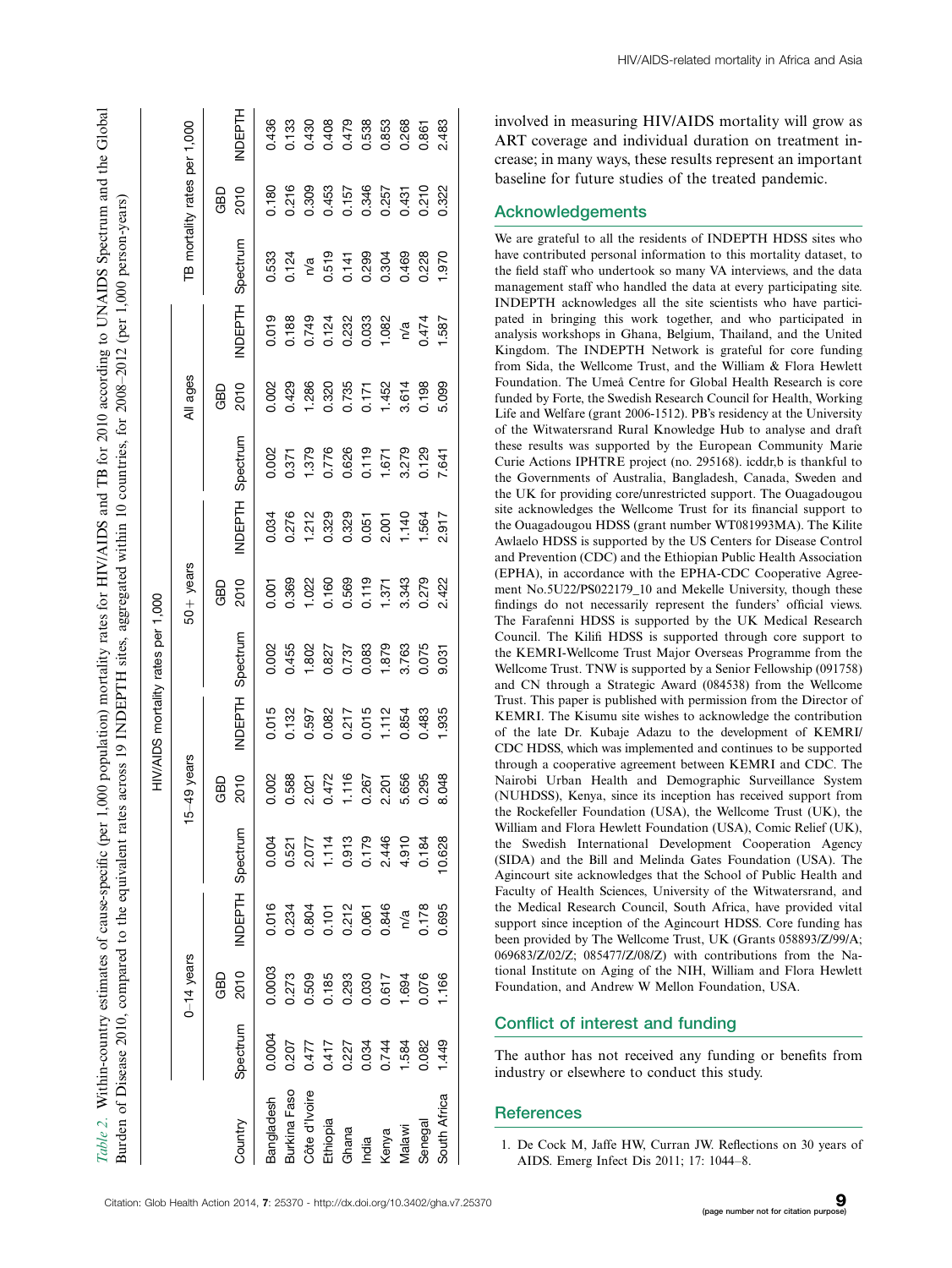- 2. Floyd S, Marston M, Baisley K, Wringe A, Herbst K, Chihana M, et al. The effect of antiretroviral therapy provision on allcause, AIDS and non-AIDS mortality at the population level a comparative analysis of data from four settings in Southern and East Africa. Trop Med Int Health 2012; 17: E84-E93.
- 3. Byass P. The imperfect world of global health estimates. PLoS Med 2010; 7: e1001006.
- 4. Fottrell E, Byass P. Verbal Autopsy methods in transition. Epidemiol Rev 2010; 32: 38-55.
- 5. Sankoh O, Byass P. The INDEPTH Network: filling vital gaps in global epidemiology. Int J Epidemiol 2012; 41: 579-88.
- 6. INDEPTH Network. INDEPTH Network Cause-Specific Mortality - Release 2014. Oct 2014. Provided by the INDEPTH Network Data Repository. [www.indepth-network.org](http://www.indepth-network.org). doi: 10. 7796/INDEPTH.GH003.COD2014.v1.
- 7. Streatfield PK, Khan WA, Bhuiya A, Alam N, Sié A, Soura AB et al. Cause-specific mortality in Africa and Asia: evidence from INDEPTH Health and Demographic Surveillance System sites. Glob Health Action 2014; 7: 25362, [http://dx.doi.org/10.3402/](http://dx.doi.org/10.3402/gha.v7.25362) [gha.v7.25362](http://dx.doi.org/10.3402/gha.v7.25362)
- 8. Sankoh O, Sharrow D, Herbst K, Whiteson Kabudula C, Alam N, Kant S, et al. The INDEPTH standard population for lowand middle-income countries, 2013. Glob Health Action 2014; 7: 23286,<http://dx.doi.org/10.3402/gha.v7.23286>
- 9. Byass P, Chandramohan D, Clark SJ, D'Ambruoso L, Fottrell E, Graham WJ, et al. Strengthening standardised interpretation of verbal autopsy data: the new InterVA-4 tool. Glob Health Action 2012; 5: 19281,<http://dx.doi.org/10.3402/gha.v5i0.19281>
- 10. World Health Organization. Verbal Autopsy Standards: the 2012 WHO Verbal Autopsy Instrument. Geneva: WHO; 2012. Available from: [http://www.who.int/healthinfo/statistics/WHO\\_](http://www.who.int/healthinfo/statistics/WHO_VA_2012_RC1_Instrument.pdf) [VA\\_2012\\_RC1\\_Instrument.pdf](http://www.who.int/healthinfo/statistics/WHO_VA_2012_RC1_Instrument.pdf) [cited 25 February 2014].
- 11. Byass P, Calvert C, Miiro-Nakiyingi J, Lutalo T, Michael D, Crampin A, et al. InterVA-4 as a public health tool for measuring HIV/AIDS mortality: a validation study from five African countries. Glob Health Action 2013; 6: 22448, [http://](http://dx.doi.org/10.3402/gha.v6i0.22448) [dx.doi.org/10.3402/gha.v6i0.22448](http://dx.doi.org/10.3402/gha.v6i0.22448)
- 12. UNAIDS. Spectrum model. Available from: [http://www.unaids.](http://www.unaids.org/en/dataanalysis/datatools/spectrumepp2013/) [org/en/dataanalysis/datatools/spectrumepp2013/](http://www.unaids.org/en/dataanalysis/datatools/spectrumepp2013/) [cited 4 March 2014].
- 13. Global Burden of Disease Study 2010. Global Burden of Disease Study 2010 (GBD 2010) Mortality Results 1970-2010. Seattle, United States: Institute for Health Metrics and Evaluation (IHME); 2012.
- 14. Razzaque A, Nahar A, Akter Khanam M, Streatfield PK. Sociodemographic differentials of adult health indicators in Matlab, Bangladesh: self-rated health, health state, quality of life and disability level. Glob Health Action 2010; 3: 4618, [http://dx.doi.](http://dx.doi.org/10.3402/gha.v3i0.4618) [org/10.3402/gha.v3i0.4618](http://dx.doi.org/10.3402/gha.v3i0.4618)
- 15. INDEPTH Network. Bandarban HDSS. Available from: [http://](http://www.indepth-network.org/Profiles/Bandarban%20HDSS.pdf) [www.indepth-network.org/Profiles/Bandarban HDSS.pdf.](http://www.indepth-network.org/Profiles/Bandarban%20HDSS.pdf)
- 16. Hanifi MA, Mamun AA, Paul A, Hasan SA, Hoque S, Sharmin S, et al. Profile: the Chakaria Health and Demographic Surveillance System. Int J Epidemiol 2012; 41: 667-75.
- 17. Lindeboom W, Das SC, Ashraf A. Health and Demographic Surveillance Report 2009 - Abhoynagar and Mirsarai. Dhaka, Bangladesh: ICDDR,B; 2011.
- 18. Sié A, Louis VR, Gbangou A, Müller O, Niamba L, Stieglbauer G, et al. The Health and Demographic Surveillance System (HDSS) in Nouna, Burkina Faso, 1993-2007. Glob Health Action 2010; 3: 5284,<http://dx.doi.org/10.3402/gha.v3i0.5284>
- 19. Rossier C, Soura A, Baya B, Compaoré G, Dabiré B, Dos Santos S, et al. Profile: the Ouagadougou Health and Demographic Surveillance System. Int J Epidemiol 2012; 41: 658-66.
- 20. Kouadio MK, Righetti AA, Abé NN, Wegmüller R, Weiss MG, N'goran EK, et al. Local concepts of anemia-related illnesses

and public health implications in the Taabo health demographic surveillance system, Côte d'Ivoire. BMC Hematol 2013; 13: 5.

- 21. Weldearegawi B, Ashebir Y, Gebeye E, Gebregziabiher T, Yohannes M, Mussa S, et al. Emerging chronic non-communicable diseases in rural communities of Northern Ethiopia: evidence using population-based verbal autopsy method in Kilite Awlaelo surveillance site. Health Policy Plan 2013; 28: 891-8.
- 22. Oduro AR, Wak G, Azongo D, Debpuur C, Wontuo P, Kondayire F, et al. Profile: the Navrongo Health and Demographic Surveillance System. Int J Epidemiol 2012; 41: 968-76.
- 23. Gyapong M, Sarpong D, Awini E, Manyeh AK, Tei D, Odonkor G, et al. Profile: the Dodowa Health and Demographic Surveillance System. Int J Epidemiol 2013; 42: 1686-96.
- 24. Jasseh M, Webb EL, Jaffar S, Howie S, Townend J, Smith PG, et al. Reaching Millennium Development Goal 4 - the Gambia. Trop Med Int Health 2011; 16: 1314-25.
- 25. Ng N, Hakimi M, Santosa A, Byass P, Wilopo SA, Wall S. Is self-rated health an independent index for mortality among older people in Indonesia? PLoS One 2012; 7: e35308.
- 26. Kant S, Misra P, Gupta S, Goswami K, Krishnan A, Nongkynrih B, et al. Profile: the Ballabgarh Health and Demographic Surveillance System (CRHSP-AIIMS). Int J Epidemiol 2013; 42: 37-644.
- 27. Hirve S, Juvekar S, Sambhudas S, Lele P, Blomstedt Y, Wall S, et al. Does self-rated health predict death in adults aged 50 years and above in India? Evidence from a rural population under health and demographic surveillance. Int J Epidemiol 2012; 41: 1719-27.
- 28. Scott JA, Bauni E, Moisi JC, Ojal J, Gatakaa H, Nyundo C, et al. Profile: The Kilifi Health and Demographic Surveillance System (KHDSS). Int J Epidemiol 2012; 41: 650-7.
- 29. Odhiambo FO, Laserson KF, Sewe M, Hamel MJ, Feikin DR, Adazu K, et al. Profile: the KEMRI/CDC Health and Demographic Surveillance System - Western Kenya. Int J Epidemiol 2012; 41: 977-87.
- 30. Oti SO, Mutua M, Mgomella GS, Egondi T, Ezeh A, Kyobutungi C. HIV mortality in urban slums of Nairobi, Kenya 2003-2010: a period effect analysis. BMC Public Health 2013; 13: 588.
- 31. Crampin AC, Dube A, Mboma S, Price A, Chihana M, Jahn A, et al. Profile: the Karonga Health and Demographic Surveillance System. Int J Epidemiol 2012; 41: 676-85.
- 32. Delaunay V, Douillot L, Diallo A, Dione D, Trape JF, Medianikov O, et al. Profile: the Niakhar Health and Demographic Surveillance System. Int J Epidemiol 2013; 42: 1002-11.
- 33. Kahn K, Collinson MA, Gómez-Olivé FX, Mokoena O, Twine R, Mee P, et al. Profile: Agincourt health and sociodemographic surveillance system. Int J Epidemiol 2012; 41: 988-1001.
- 34. Herbst AJ, Mafojane T, Newell ML. Verbal autopsy-based cause-specific mortality trends in rural KwaZulu-Natal, South Africa, 2000-2009. Popul Health Metr 2011; 9: 47.
- 35. Huong DL, Minh HV, Vos T, Janlert U, Van DD, Byass P. Burden of premature mortality in rural Vietnam from 1999- 2003: analyses from a Demographic Surveillance Site. Popul Health Metr 2006; 4: 9.
- 36. World Health Organization. International Statistical Classification of Diseases and Related Health Problems, 10th Revision. Instruction Manual. Vol. 2. Geneva: WHO; 2011. Available from: [http://apps.who.int/classifications/icd10/browse/Content/](http://apps.who.int/classifications/icd10/browse/Content/statichtml/ICD10Volume2_en_2010.pdf) [statichtml/ICD10Volume2\\_en\\_2010.pdf](http://apps.who.int/classifications/icd10/browse/Content/statichtml/ICD10Volume2_en_2010.pdf) [cited 4 March 2014].
- 37. Zaba B, Calvert C, Marston M, Isingo R, Nakiyingi-Miiro J, Lutalo T, et al. Effect of HIV infection on pregnancy-related mortality in sub-Saharan Africa: secondary analyses of pooled community-based data from the network for Analysing Longitudinal Population-based HIV/AIDS data on Africa (ALPHA). Lancet 2013; 381: 1763-71.